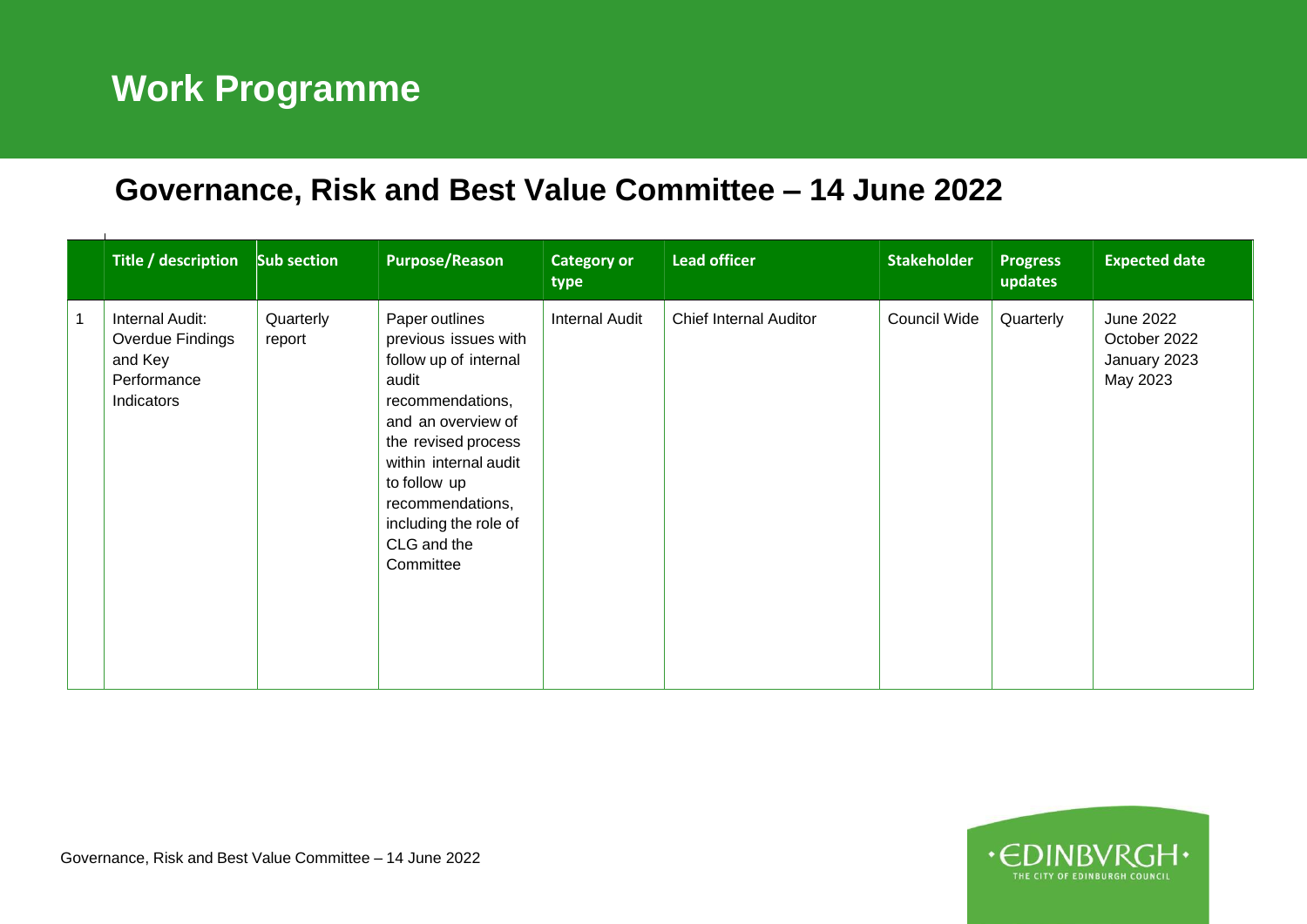|                | Title / description Sub section                              |                     | <b>Purpose/Reason</b>                                                                                                                                                                                                                      | <b>Category or</b><br>type | <b>Lead officer</b>           | <b>Stakeholder</b>  | <b>Progress</b><br>updates | <b>Expected date</b>                                  |
|----------------|--------------------------------------------------------------|---------------------|--------------------------------------------------------------------------------------------------------------------------------------------------------------------------------------------------------------------------------------------|----------------------------|-------------------------------|---------------------|----------------------------|-------------------------------------------------------|
| $\overline{2}$ | <b>Internal Audit</b><br><b>Quarterly Activity</b><br>Report | Quarterly<br>report | Review of quarterly<br>IA activity with focus<br>on high and medium<br>risk findings to allow<br>committee to<br>challenge and<br>request to see<br>further detail on<br>findings or to<br>question relevant<br>officers about<br>findings | <b>Internal Audit</b>      | Chief Internal Auditor        | <b>Council Wide</b> | Quarterly                  | June 2022<br>October 2022<br>January 2023<br>May 2023 |
| 3              | IA Annual Report<br>for the Year                             | Annual<br>report    | Review of annual IA<br>activity with overall<br>IA opinion on<br>governance<br>framework of the<br>Council for<br>consideration and<br>challenge by<br>Committee                                                                           | <b>Internal Audit</b>      | <b>Chief Internal Auditor</b> | Council Wide        | Annually                   | August 2022                                           |
| 4              | IA Audit Plan for<br>the year                                | Annual<br>report    | Presentation of<br><b>Risk Based</b><br><b>Internal Audit</b><br>Plan for approval<br>by Committee                                                                                                                                         | <b>Internal Audit</b>      | <b>Chief Internal Auditor</b> | Council Wide        | Annually                   | March 2023                                            |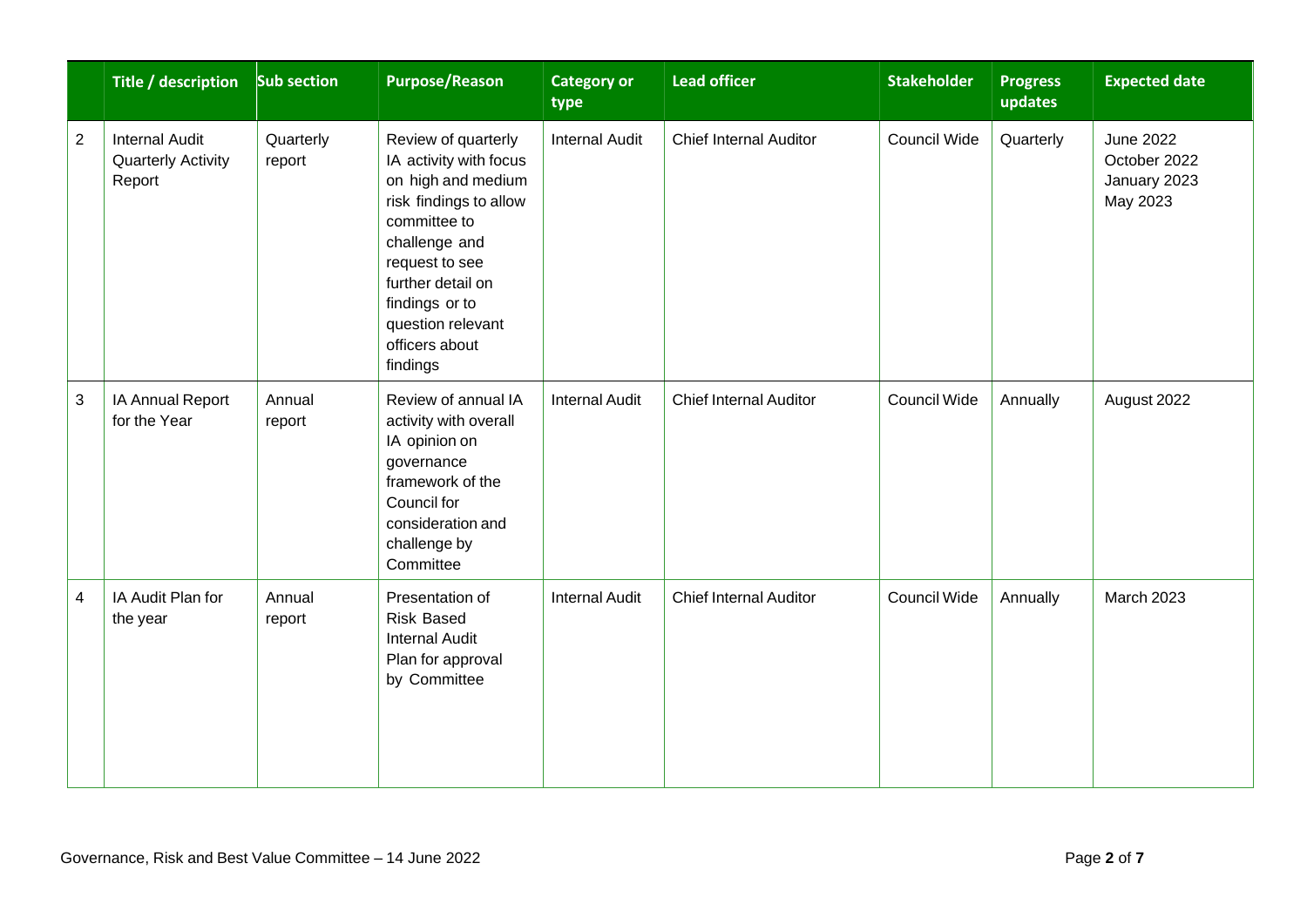|                | Title / description Sub section                                                                                   |                  | <b>Purpose/Reason</b>                                                                     | <b>Category or</b><br>type | <b>Lead officer</b>                                       | <b>Stakeholder</b>  | <b>Progress</b><br>updates | <b>Expected date</b>                                        |
|----------------|-------------------------------------------------------------------------------------------------------------------|------------------|-------------------------------------------------------------------------------------------|----------------------------|-----------------------------------------------------------|---------------------|----------------------------|-------------------------------------------------------------|
| 5              | Accounts<br>Commission                                                                                            | Annual<br>report | Local<br>Government in<br>Scotland:<br>Financial<br>Overview                              | <b>External Audit</b>      | Executive Director of<br><b>Corporate Services</b>        | Council Wide        | Annually                   | <b>March 2023</b>                                           |
| 6              | Accounts<br>Commission                                                                                            | Annual<br>report | <b>Accounts</b><br>Commission: Local<br>Government in<br><b>Scotland Overview</b><br>2021 | <b>External Audit</b>      | <b>Executive Director of</b><br><b>Corporate Services</b> | <b>Council Wide</b> | Annually                   | October 2022                                                |
| $\overline{7}$ | <b>Annual Audit Plan</b>                                                                                          | Azets            | Annual audit plan                                                                         | <b>External Audit</b>      | <b>Executive Director of</b><br><b>Corporate Services</b> | <b>Council Wide</b> | Annually                   | March 2023                                                  |
| 8              | City of Edinburgh<br>Council - 2021/22<br>Annual Audit Report<br>to the Council and<br>the Controller of<br>Audit | Azets            | Annual Audit Report                                                                       | <b>External Audit</b>      | <b>Executive Director of</b><br><b>Corporate Services</b> | <b>Council Wide</b> | Annually                   | October 2022                                                |
| 9              | <b>External Audit</b><br>Review of Internal<br><b>Financial Controls</b>                                          | Azets            | Interim audit report<br>on Council wide<br>internal financial<br>control framework        | <b>External Audit</b>      | <b>Executive Director of</b><br><b>Corporate Services</b> | <b>Council Wide</b> | Annually                   | October 2022 (as<br>part of 2021/22<br>Annual Audit report) |
| 10             | <b>Internal Audit</b><br>Charter                                                                                  | Annual<br>Report | <b>Annual Audit</b><br>Charter                                                            | <b>Internal Audit</b>      | <b>Executive Director of</b><br><b>Corporate Services</b> | <b>Council Wide</b> | Annually                   | <b>March 2023</b>                                           |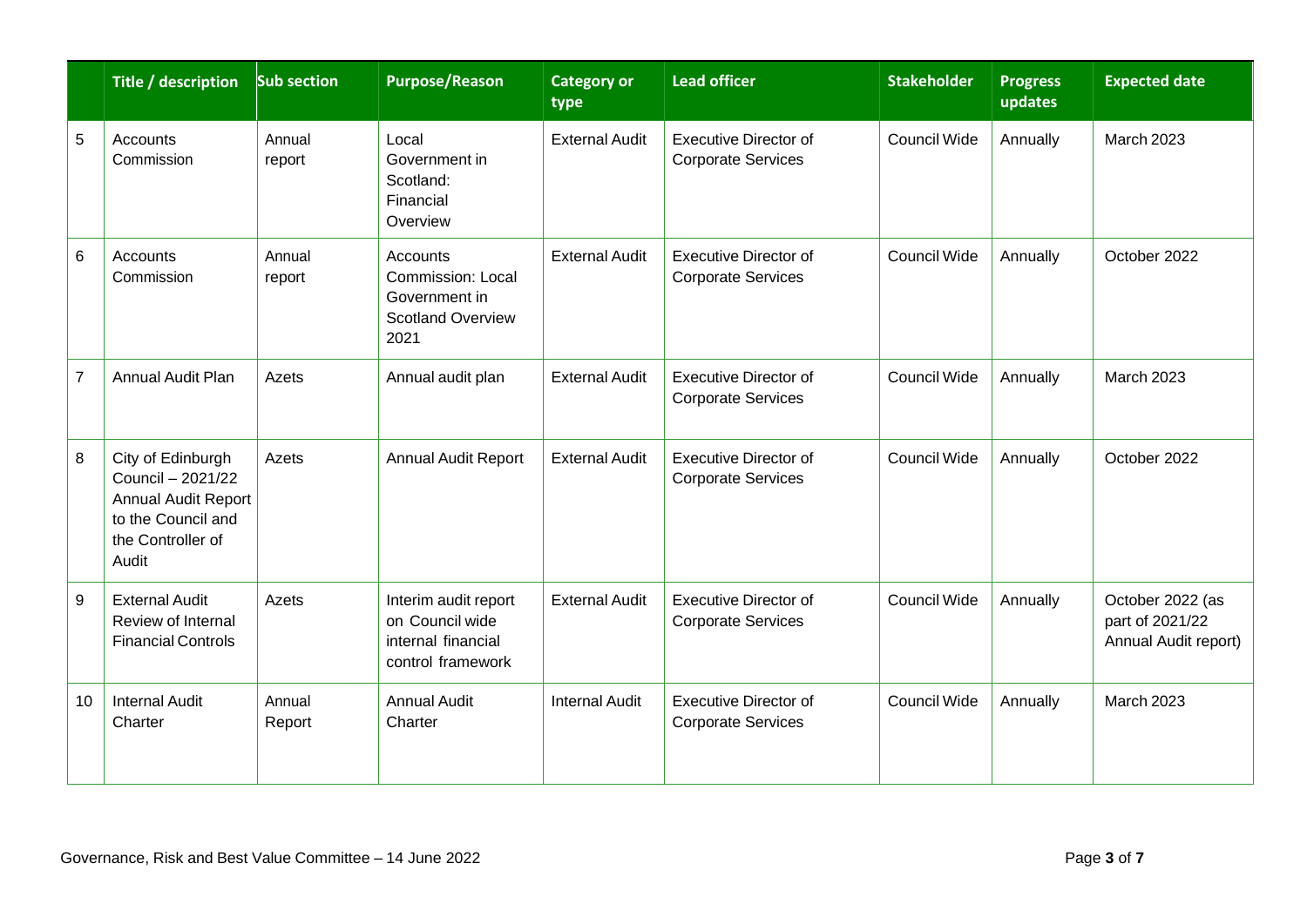|    | <b>Section B - Scrutiny Items</b>                    |                                                                                                         |                           |                                                       |                     |              |                                                              |  |
|----|------------------------------------------------------|---------------------------------------------------------------------------------------------------------|---------------------------|-------------------------------------------------------|---------------------|--------------|--------------------------------------------------------------|--|
| 11 | Change Portfolio                                     | To ensure major<br>projects<br>undertaken by the<br>Council were being<br>adequately project<br>managed | Major Project             | <b>Executive Director</b><br>of Corporate<br>Services | All                 | Six- monthly | October 2022<br>March 2023                                   |  |
| 12 | <b>Welfare Reform</b><br>Review                      | Update reports to<br>be referred<br>annually by Policy<br>and Sustainability<br>Committee               | Scrutiny                  | <b>Executive Director</b><br>of Corporate<br>Services | <b>Council Wide</b> | Annual       | December 2022                                                |  |
| 13 | Review of CLT<br><b>Risk</b><br><b>Risk Scrutiny</b> | Quarterly review of<br>CLT's scrutiny of<br>risk                                                        | <b>Risk</b><br>Management | <b>Executive Director</b><br>of Corporate<br>Services | <b>Council Wide</b> | Quarterly    | <b>June 2022</b><br>October 2022<br>January 2022<br>May 2023 |  |
| 14 | Whistleblowing<br><b>Quarterly Report</b>            | Quarterly Report                                                                                        | Scrutiny                  | <b>Executive Director</b><br>of Corporate<br>Services | Internal            | Quarterly    | June 2022<br>September 2022<br>December 2022<br>March 2023   |  |
| 15 | Whistleblowing<br>Annual Report                      | Annual report                                                                                           | Scrutiny                  | <b>Executive Director</b><br>of Corporate<br>Services | Internal            | Annual       | <b>March 2023</b>                                            |  |
| 16 | Workforce<br><b>Staff</b><br>Controls                | Annual report                                                                                           | Scrutiny                  | <b>Executive Director</b><br>of Corporate<br>Services | <b>Council Wide</b> | Annual       | October 2022                                                 |  |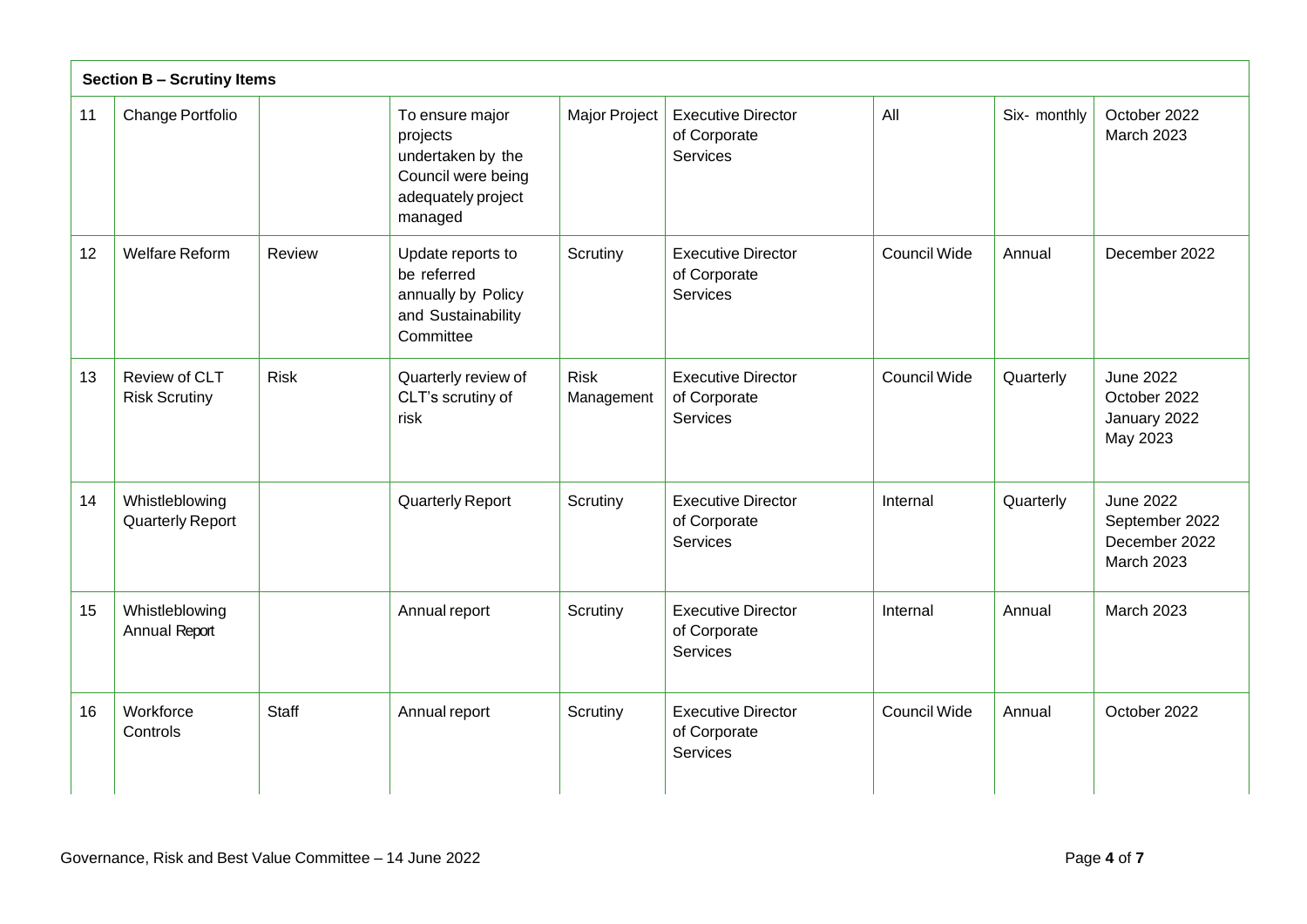| 17 | Revenue<br>Monitoring                  | Review | Progress reports | Scrutiny | <b>Executive Director</b><br>of Corporate<br>Services        | Council Wide        | Quarterly | October 2022<br>December 2022<br><b>March 2023</b> |
|----|----------------------------------------|--------|------------------|----------|--------------------------------------------------------------|---------------------|-----------|----------------------------------------------------|
| 18 | Capital<br>Monitoring                  | Review | Progress reports | Scrutiny | <b>Executive Director</b><br>of Corporate<br>Services        | <b>Council Wide</b> | Quarterly | October 2022<br>December 2022<br><b>March 2023</b> |
| 19 | Revenue Outturn                        | Review | Progress reports | Scrutiny | <b>Executive Director</b><br>of Corporate<br><b>Services</b> | Council Wide        | Annual    | October 2022                                       |
| 20 | <b>Capital Outturn</b><br>and Receipts | Review | Progress reports | Scrutiny | <b>Executive Director</b><br>of Corporate<br>Services        | Council Wide        | Annual    | October 2022                                       |
| 21 | $T$ reasury $-$<br>Strategy report     | Review | Progress reports | Scrutiny | <b>Executive Director</b><br>of Corporate<br>Services        | <b>Council Wide</b> | Annual    | <b>March 2023</b>                                  |
| 22 | Treasury $-$<br>Annual report          | Review | Progress reports | Scrutiny | <b>Executive Director</b><br>of Corporate<br>Services        | Council Wide        | Annual    | October 2022                                       |
| 23 | Treasury - Mid-<br>term report         | Review | Progress reports | Scrutiny | <b>Executive Director</b><br>of Corporate<br>Services        | <b>Council Wide</b> | Annual    | January 2023                                       |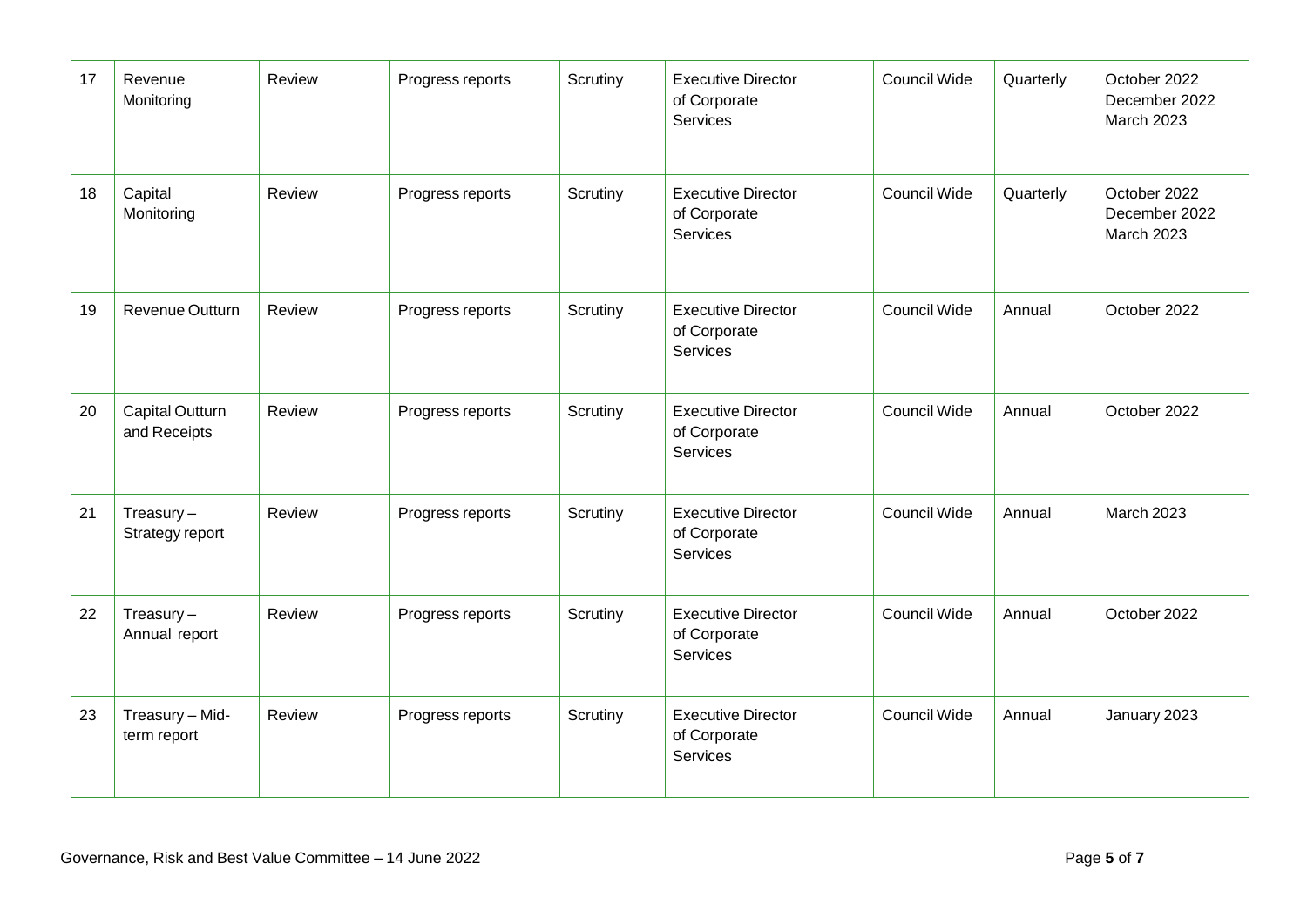| 24 | <b>Quarterly Status</b><br>Update - Digital<br>Service<br>Programme | Review | Progress Reports                          | Scrutiny | <b>Executive Director</b><br>of Corporate<br>Services                        | Council Wide | Quarterly | <b>June 2022</b><br>October 2022<br>January 2022<br><b>March 2023</b>                                                                                   |
|----|---------------------------------------------------------------------|--------|-------------------------------------------|----------|------------------------------------------------------------------------------|--------------|-----------|---------------------------------------------------------------------------------------------------------------------------------------------------------|
| 25 | Annual<br>Assurance<br><b>Schedules</b>                             | Review | Progress Report                           | Scrutiny | All Directorates                                                             | Council      | Annual    | August 2022 (EIJB)<br>January 2023<br>(Place)<br>January 2023<br>(Education and<br>Children's Services)<br><b>March 2023</b><br>(Corporate<br>Services) |
| 26 | Review of the<br>Member/Officer<br>Protocol                         | Review | Including<br>timescales for<br>submission | Scrutiny | <b>Executive Director</b><br>of Corporate<br>Services                        | Council Wide | Flexible  | August 2022                                                                                                                                             |
|    | <b>Section C - Council Companies</b>                                |        |                                           |          |                                                                              |              |           |                                                                                                                                                         |
| 27 | Capital<br><b>Theatres</b>                                          | Review | Progress Report                           | Scrutiny | <b>Executive Director</b><br>of Place                                        | Council Wide | Annual    | November 2022                                                                                                                                           |
| 28 | Edinburgh<br>Leisure                                                | Review | Progress Report                           | Scrutiny | <b>Executive Director</b><br>for Education and<br><b>Children's Services</b> | Council Wide | Annual    | <b>March 2023</b>                                                                                                                                       |
| 29 | <b>Capital City</b><br>Partnership                                  | Review | Progress Report                           | Scrutiny | <b>Executive Director</b><br>of Place                                        | Council Wide | Annual    | Autumn 2022                                                                                                                                             |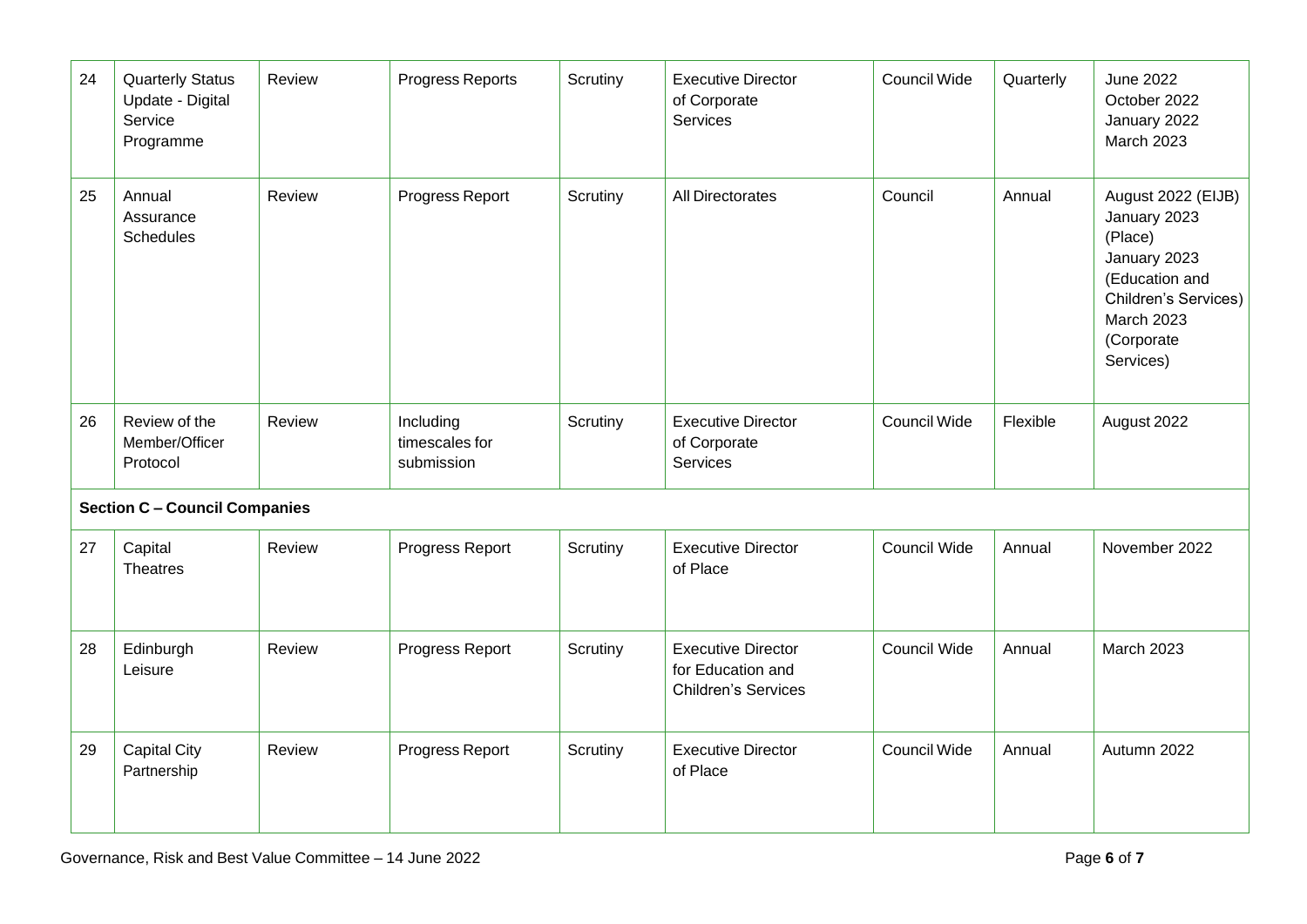| 30 | Transport for<br>Edinburgh                         | Review | Progress Report | Scrutiny | <b>Executive Director</b><br>of Place | <b>Council Wide</b> | Annual | Autumn 2022   |
|----|----------------------------------------------------|--------|-----------------|----------|---------------------------------------|---------------------|--------|---------------|
| 31 | <b>Lothian Buses</b>                               | Review | Progress Report | Scrutiny | <b>Executive Director</b><br>of Place | <b>Council Wide</b> | Annual | Autumn 2022   |
| 32 | Edinburgh<br>Trams                                 | Review | Progress Report | Scrutiny | <b>Executive Director</b><br>of Place | Council Wide        | Annual | Autumn 2022   |
| 33 | Edinburgh<br>International<br>Conference<br>Centre | Review | Progress Report | Scrutiny | <b>Executive Director</b><br>of Place | <b>Council Wide</b> | Annual | December 2022 |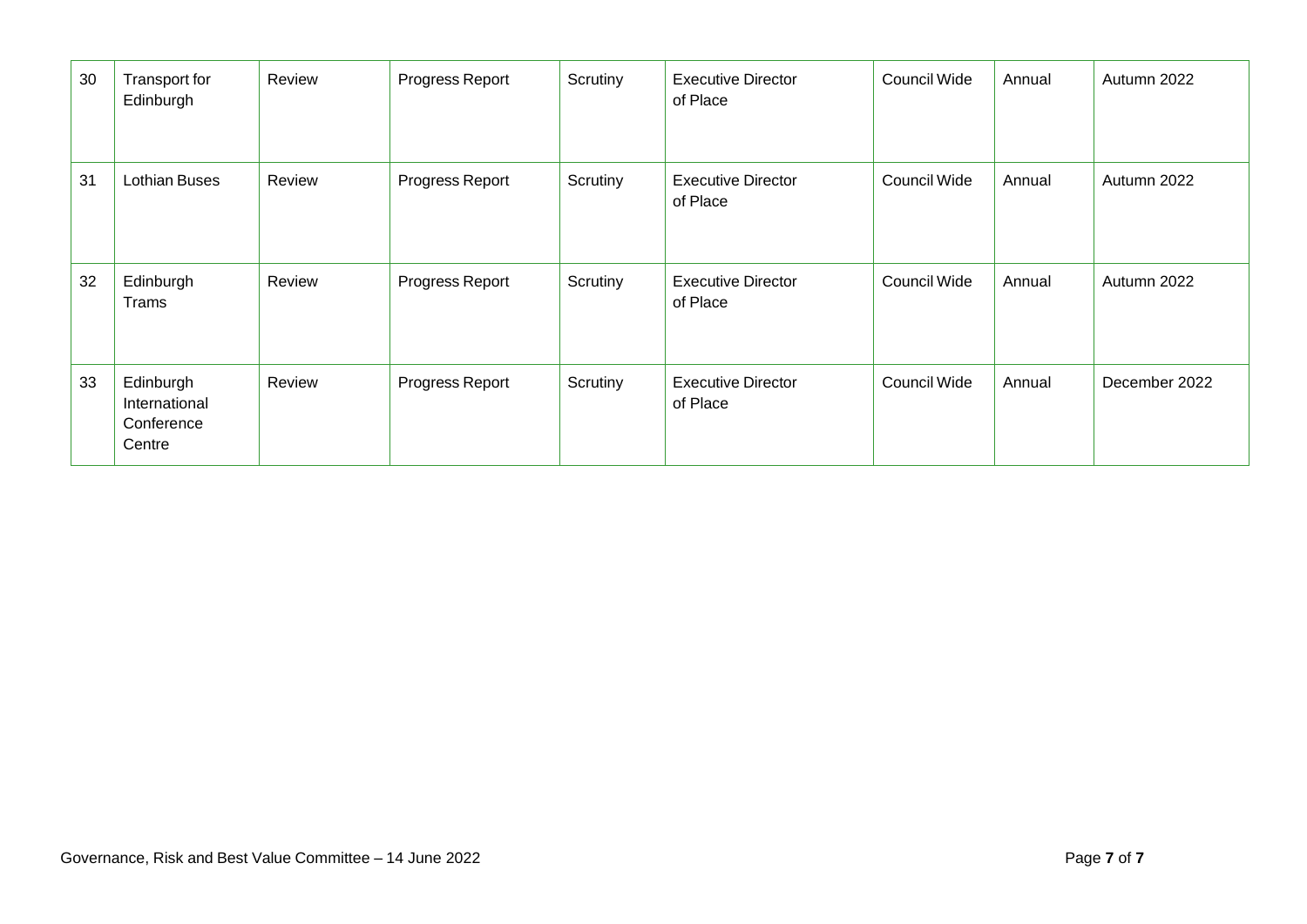## **GRBV Committee Upcoming Reports Appendix 1**

| <b>Report Title</b>                                                                                                      | <b>Type</b> | <b>Flexible/Not</b><br><b>Flexible</b> |  |  |  |  |  |  |  |
|--------------------------------------------------------------------------------------------------------------------------|-------------|----------------------------------------|--|--|--|--|--|--|--|
| August 2022                                                                                                              |             |                                        |  |  |  |  |  |  |  |
| Internal Audit Annual Opinion                                                                                            | Scrutiny    | Not Flexible                           |  |  |  |  |  |  |  |
| <b>Internal Audit Quarterly Update Report</b>                                                                            | Scrutiny    | Not Flexible                           |  |  |  |  |  |  |  |
| <b>Review of Member/Officer Protocol</b>                                                                                 | Scrutiny    | Not Flexible                           |  |  |  |  |  |  |  |
| <b>Corporate Governance Code</b>                                                                                         | Scrutiny    | Not Flexible                           |  |  |  |  |  |  |  |
| <b>Council Annual Governance Statement</b>                                                                               | Scrutiny    | Not Flexible                           |  |  |  |  |  |  |  |
| <b>EIJB Annual Assurance Schedule</b>                                                                                    | Scrutiny    | <b>Not Flexible</b>                    |  |  |  |  |  |  |  |
| Gas Service Improvement Plan Closure Report                                                                              | Scrutiny    | <b>Not Flexible</b>                    |  |  |  |  |  |  |  |
| Edinburgh Living Annual Update 2020 and 2021 - referral from the Housing, Homelessness and Fair<br><b>Work Committee</b> | Scrutiny    | Not Flexible                           |  |  |  |  |  |  |  |
| Quarterly Status Update - Digital Services                                                                               | Scrutiny    | <b>Not Flexible</b>                    |  |  |  |  |  |  |  |